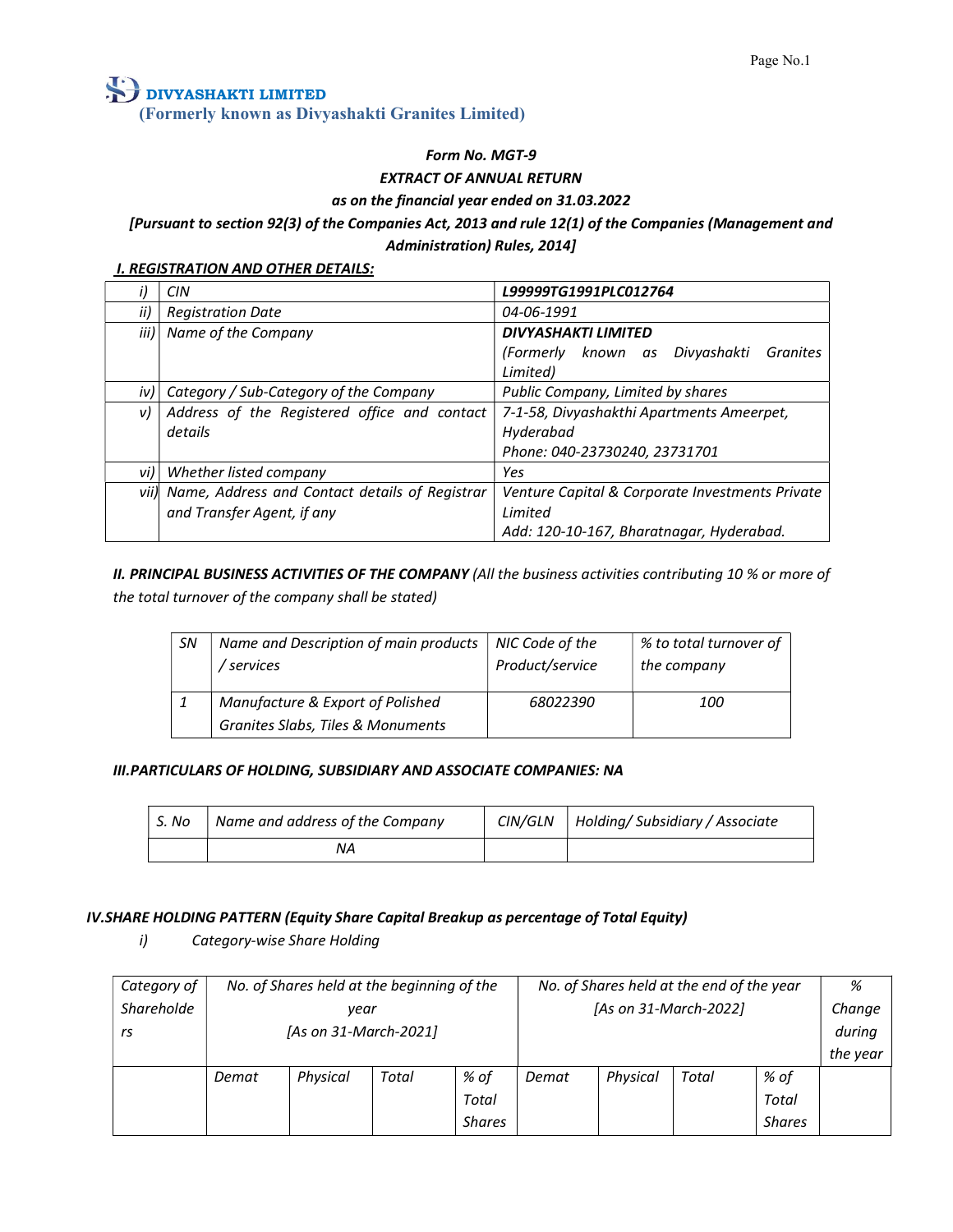| А.                  |            |            |              |            |              |            |          |       |              |
|---------------------|------------|------------|--------------|------------|--------------|------------|----------|-------|--------------|
| <b>Promoters</b>    |            |            |              |            |              |            |          |       |              |
| $(1)$ Indian        |            |            |              |            |              |            |          |       |              |
| a)                  | 7123241    | ${\cal O}$ | 7123241      | 69.37      | 7531307      | 0          | 7531307  | 73.34 | 3.97         |
| Individual/         |            |            |              |            |              |            |          |       |              |
| <b>HUF</b>          |            |            |              |            |              |            |          |       |              |
| b) Central          | 0          | ${\cal O}$ | $\cal O$     | ${\cal O}$ | 0            | ${\cal O}$ | 0        | 0     | 0            |
| Govt                |            |            |              |            |              |            |          |       |              |
| c) State            | 0          | ${\cal O}$ | $\cal O$     | ${\cal O}$ | 0            | ${\cal O}$ | 0        | 0     | $\cal O$     |
| Govt(s)             |            |            |              |            |              |            |          |       |              |
| d) Bodies           | $\cal O$   | ${\cal O}$ | $\cal O$     | ${\cal O}$ | 0            | $\cal O$   | 0        | 0     | $\cal O$     |
| Corp.               |            |            |              |            |              |            |          |       |              |
| e) Banks /          | ${\cal O}$ | ${\cal O}$ | $\cal O$     | ${\cal O}$ | $\cal O$     | $\cal O$   | 0        | 0     | ${\cal O}$   |
| FI                  |            |            |              |            |              |            |          |       |              |
| f) Any other        | $\cal O$   | ${\cal O}$ | $\cal O$     | ${\cal O}$ | $\cal O$     | ${\cal O}$ | 0        | 0     | $\cal O$     |
| Sub-total           | 7123241    | ${\cal O}$ | 7123241      | 69.37      | 7531307      | $\cal O$   | 7531307  | 73.34 | 3.97         |
| $(A)(1)$ :-         |            |            |              |            |              |            |          |       |              |
| (2) Foreign         |            |            |              |            |              |            |          |       |              |
| a)Individual        | ${\cal O}$ | 0          | $\cal O$     | ${\cal O}$ | $\mathcal O$ | $\it{O}$   | $\cal O$ | 0     | $\mathcal O$ |
| s(Non-              |            |            |              |            |              |            |          |       |              |
| Resident            |            |            |              |            |              |            |          |       |              |
| Individuals/        |            |            |              |            |              |            |          |       |              |
| Foreign             |            |            |              |            |              |            |          |       |              |
| Individuals)        |            |            |              |            |              |            |          |       |              |
| b) Bodies           | 0          | 0          | $\cal O$     | ${\cal O}$ | $\cal O$     | $\cal O$   | 0        | 0     | 0            |
| Corporate           |            |            |              |            |              |            |          |       |              |
| c)                  | 0          | 0          | $\mathcal O$ | ${\cal O}$ | $\mathcal O$ | ${\cal O}$ | 0        | 0     | 0            |
| <b>Institutions</b> |            |            |              |            |              |            |          |       |              |
| d) Any              | 0          | 0          | $\cal O$     | 0          | $\cal O$     | $\cal O$   | 0        | 0     | 0            |
| other               |            |            |              |            |              |            |          |       |              |
| Sub-total           | 0          | 0          | $\pmb{o}$    | $\pmb{o}$  | $\cal O$     | ${\cal O}$ | 0        | 0     | 0            |
| $(A)(2)$ :-         |            |            |              |            |              |            |          |       |              |
| <b>Total</b>        | 7123241    | $\pmb{o}$  | 7123241      | 69.37      | 7531307      | $\pmb{o}$  | 7531307  | 73.34 | 3.97         |
| shareholdi          |            |            |              |            |              |            |          |       |              |
| ng of               |            |            |              |            |              |            |          |       |              |
| Promoter            |            |            |              |            |              |            |          |       |              |
| (A)                 |            |            |              |            |              |            |          |       |              |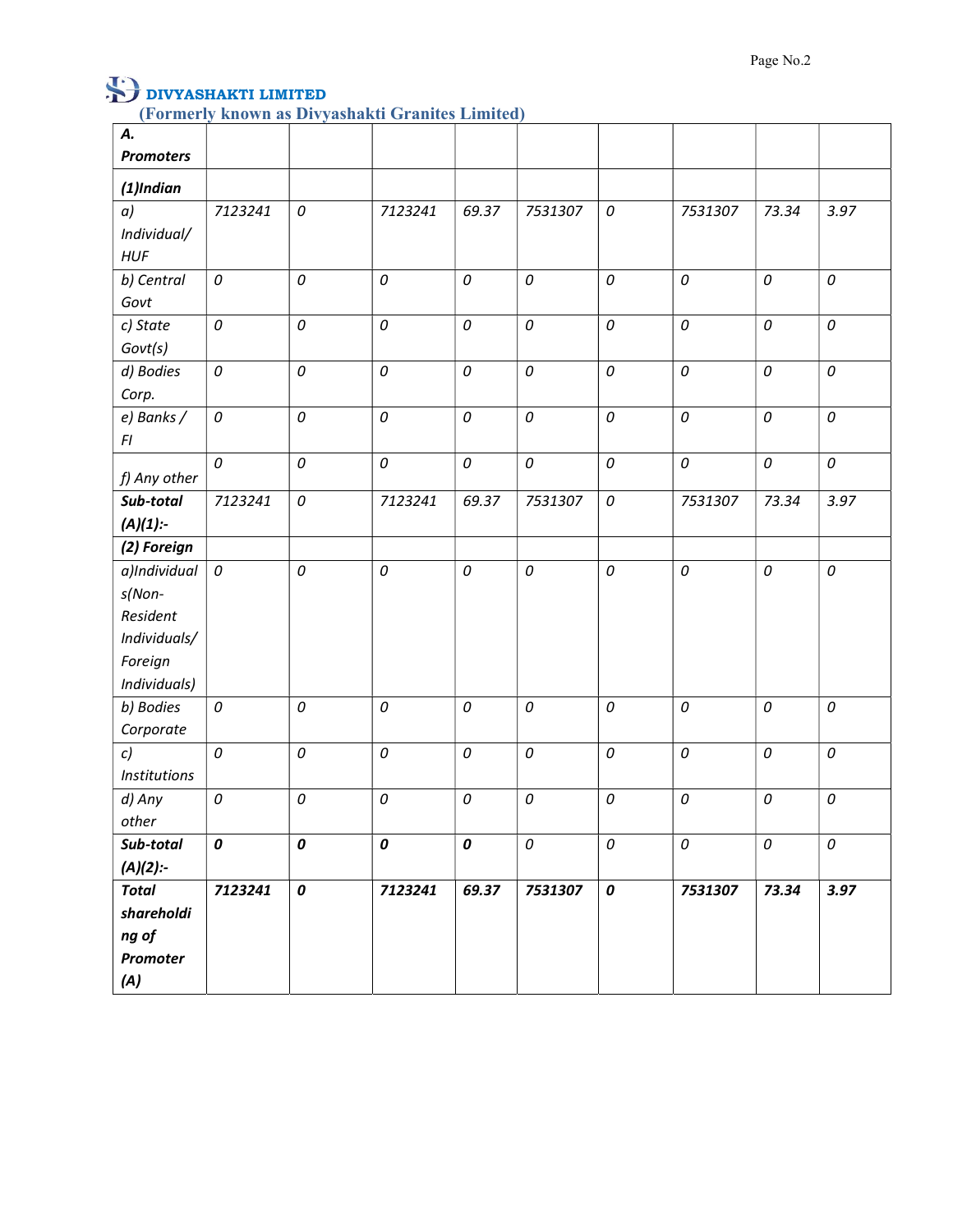|         | <b>B.</b> Public    |           |                    |              |            |                    |              |            |              |                    |
|---------|---------------------|-----------|--------------------|--------------|------------|--------------------|--------------|------------|--------------|--------------------|
|         | Shareholdi          |           |                    |              |            |                    |              |            |              |                    |
| ng      |                     |           |                    |              |            |                    |              |            |              |                    |
| 1.      |                     |           |                    |              |            |                    |              |            |              |                    |
|         | <b>Institutions</b> | $\cal O$  | $\cal O$           | $\mathcal O$ | 0          | $\it{O}$           | $\it{O}$     | 0          | 0            | $\cal O$           |
|         | a) Mutual           |           |                    |              |            |                    |              |            |              |                    |
| Funds   |                     | 0         | $\it{O}$           | 0            | 0          | $\it{O}$           | $\it{O}$     | 0          | 0            | $\it{O}$           |
|         | b) Banks /          |           |                    |              |            |                    |              |            |              |                    |
| F1      |                     | 0         | $\it{O}$           | ${\cal O}$   | 0          | $\mathcal O$       | $\it{O}$     | 0          | $\mathcal O$ | $\it{O}$           |
|         | c) Central          |           |                    |              |            |                    |              |            |              |                    |
| Govt    |                     | 0         | 0                  | 0            | 0          | $\it{O}$           | $\it{O}$     | 0          | 0            | $\it{O}$           |
|         | d) State            |           |                    |              |            |                    |              |            |              |                    |
|         | Govt(s)             | $\cal O$  | ${\cal O}$         | 0            | 0          | $\it{O}$           | $\it{O}$     | 0          | 0            | $\it{O}$           |
|         | e) Venture          |           |                    |              |            |                    |              |            |              |                    |
|         | Capital             |           |                    |              |            |                    |              |            |              |                    |
| Funds   |                     | 0         | 0                  | $\it{O}$     | ${\cal O}$ | $\it{O}$           | $\it{O}$     | ${\cal O}$ | 0            | $\it{O}$           |
|         | f) Insurance        |           |                    |              |            |                    |              |            |              |                    |
|         | Companies           | 0         | $\it{O}$           | 0            | 0          | $\it{O}$           | $\it{O}$     | 0          | 0            | $\cal O$           |
| g) FIIs |                     | 0         | $\it{O}$           | 0            | 0          | $\cal O$           | $\cal O$     | 0          | $\cal O$     | $\it{O}$           |
|         | h) Foreign          |           |                    |              |            |                    |              |            |              |                    |
|         | Venture             |           |                    |              |            |                    |              |            |              |                    |
|         | Capital             |           |                    |              |            |                    |              |            |              |                    |
| Funds   |                     | 0         | $\it{O}$           | ${\cal O}$   | ${\cal O}$ | $\it{O}$           | $\mathcal O$ | 0          | $\cal O$     | ${\cal O}$         |
|         | i) Others           |           |                    |              |            |                    |              |            |              |                    |
|         | (specify)           | 0         | ${\cal O}$         | 0            | ${\cal O}$ | $\it{O}$           | $\mathcal O$ | 0          | $\mathcal O$ | $\it{O}$           |
|         | Sub-total           |           |                    |              |            |                    |              |            |              |                    |
|         | $(B)(1)$ :-         | $\pmb{o}$ | $\pmb{\mathit{0}}$ | $\pmb{o}$    | $\pmb{o}$  | $\pmb{\mathit{0}}$ | 0            | 0          | $\pmb{o}$    | $\pmb{\mathit{0}}$ |
|         | 2. Non-             |           |                    |              |            |                    |              |            |              |                    |
|         | <b>Institutions</b> |           |                    |              |            |                    |              |            |              |                    |
|         | a) Bodies           |           |                    |              |            |                    |              |            |              |                    |
| Corp.   |                     |           |                    |              |            |                    |              |            |              |                    |
|         | i) Indian           | 43529     | 5600               | 49129        | 0.48       | 11804              | 5600         | 17404      | 0.17         | $-0.31$            |
|         | ii) Overseas        | 0         | $\it{O}$           | 0            | $\cal O$   | $\cal O$           | $\it{O}$     | $\cal O$   | $\cal O$     | $\cal O$           |
| b)      |                     |           |                    |              |            |                    |              |            |              |                    |
|         | <b>Individuals</b>  |           |                    |              |            |                    |              |            |              |                    |
|         | i) Individual       |           |                    |              |            |                    |              |            |              |                    |
|         | shareholde          |           |                    |              |            |                    |              |            |              |                    |
|         | rs holding          |           |                    |              |            |                    |              |            |              |                    |
|         | nominal             |           |                    |              |            |                    |              |            |              |                    |
| share   |                     |           |                    |              |            |                    |              |            |              |                    |
|         | capital up          |           |                    |              |            |                    |              |            |              |                    |
|         | to $Rs. 1$          |           |                    |              |            |                    |              |            |              |                    |
| lakh    |                     | 867114    | 400113             | 1267227      | 12.34      | 772496             | 395013       | 1167509    | 11.37        | $-0.97$            |
|         |                     |           |                    |              |            |                    |              |            |              |                    |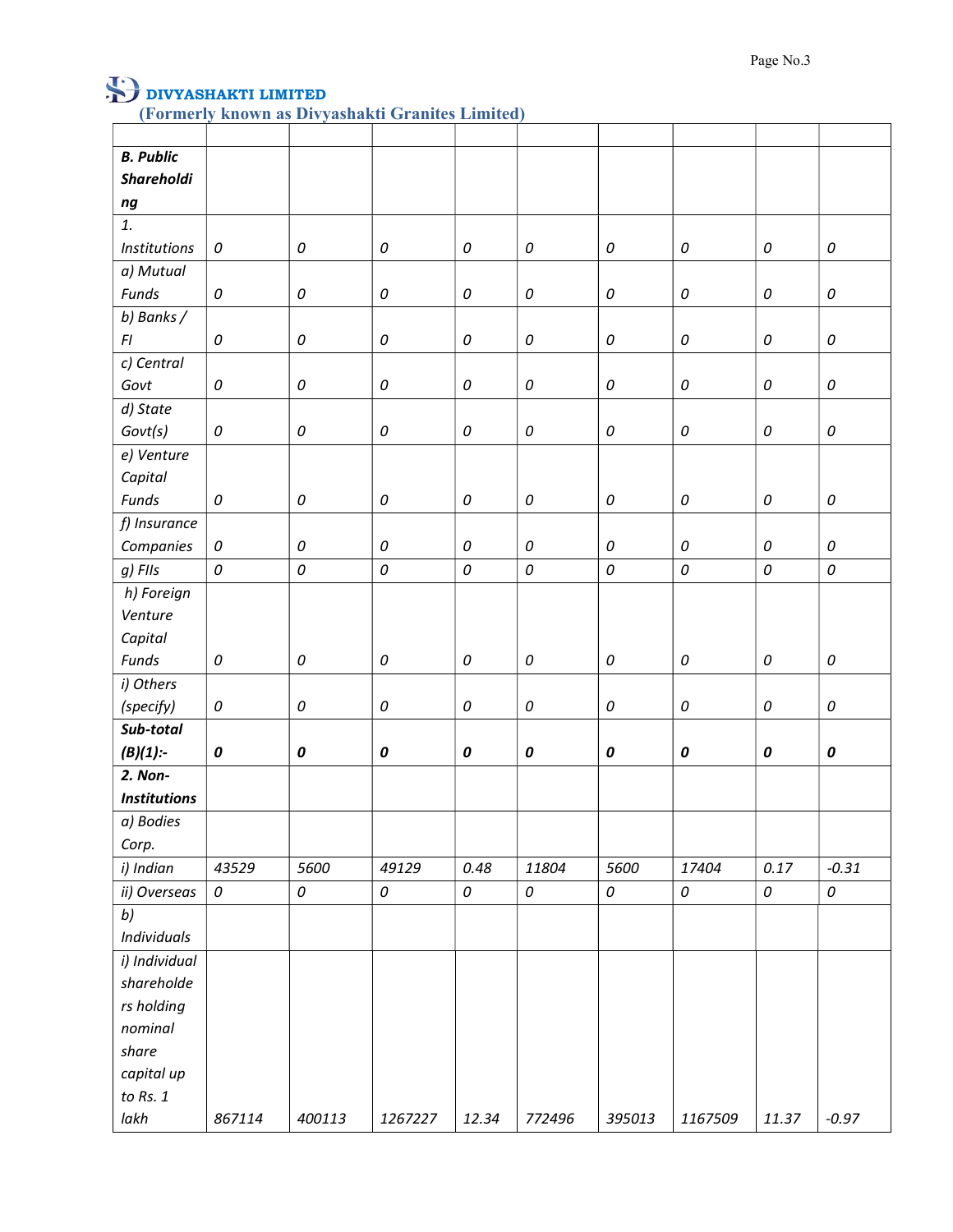| ii)                 |            |            |              |       |            |          |          |            |          |
|---------------------|------------|------------|--------------|-------|------------|----------|----------|------------|----------|
| Individual          |            |            |              |       |            |          |          |            |          |
| shareholde          |            |            |              |       |            |          |          |            |          |
| rs holding          |            |            |              |       |            |          |          |            |          |
| nominal             |            |            |              |       |            |          |          |            |          |
| share               |            |            |              |       |            |          |          |            |          |
| capital in          |            |            |              |       |            |          |          |            |          |
| excess of Rs        |            |            |              |       |            |          |          |            |          |
| 1 lakh              | 1744227    | 49500      | 1793727      | 17.47 | 1521822    | 0        | 1521822  | 14.82      | $-2.65$  |
| c) Others           |            |            |              |       |            |          |          |            |          |
| (specify)           |            |            |              |       |            |          |          |            |          |
| Non                 |            |            |              |       |            |          |          |            |          |
| Resident            |            |            |              |       |            |          |          |            |          |
| <b>Indians</b>      | 22157      | 10100      | 32257        | 0.31  | 20435      | 10100    | 30535    | 0.3        | $-0.02$  |
| <b>Overseas</b>     |            |            |              |       |            |          |          |            |          |
| Corporate           |            |            |              |       |            |          |          |            |          |
| <b>Bodies</b>       | $\it{O}$   | $\it{O}$   | 0            | 0     | $\it{O}$   | 0        | 0        | 0          | $\it{O}$ |
| Foreign             |            |            |              |       |            |          |          |            |          |
| <b>Nationals</b>    | 0          | 0          | $\mathcal O$ | 0     | $\it{O}$   | $\it{O}$ | 0        | 0          | 0        |
| Clearing            |            |            |              |       |            |          |          |            |          |
| <b>Members</b>      | 3289       | 0          | 3289         | 0.03  | 293        | 0        | 293      | 0          | $-0.03$  |
| <b>Trusts</b>       | 0          | ${\cal O}$ | 0            | 0     | 0          | 0        | 0        | 0          | 0        |
| Foreign             |            |            |              |       |            |          |          |            |          |
| Bodies-             |            |            |              |       |            |          |          |            |          |
| $D\,R$              | 0          | 0          | 0            | 0     | 0          | 0        | 0        | 0          | 0        |
| Sub-total           |            |            |              |       |            |          |          |            |          |
| $(B)(2)$ :-         | 2680316    | 465313     | 3145629      | 30.63 | 2326850    | 410713   | 2737563  | 26.66      | $-3.97$  |
| <b>Total Public</b> |            |            |              |       |            |          |          |            |          |
| Shareholdin         |            |            |              |       |            |          |          |            |          |
| g                   |            |            |              |       |            |          |          |            |          |
| $(B) = (B)(1) +$    |            |            |              |       |            |          |          |            |          |
| (B)(2)              | 2680316    | 465313     | 3145629      | 30.63 | 2326850    | 410713   | 2737563  | 26.66      | $-3.97$  |
| C. Shares           |            |            |              |       |            |          |          |            |          |
| held by             |            |            |              |       |            |          |          |            |          |
| Custodian           |            |            |              |       |            |          |          |            |          |
| for GDRs &          |            |            |              |       |            |          |          |            |          |
| ADRs                | ${\cal O}$ | 0          | 0            | 0     | ${\cal O}$ | 0        | 0        | ${\cal O}$ | $\it{O}$ |
| Grand               |            |            |              |       |            |          |          |            |          |
| Total               |            |            |              |       |            |          |          |            |          |
| $(A+B+C)$           | 9803557    | 465313     | 10268870     | 100   | 9858157    | 410713   | 10268870 | 100        | $\it{O}$ |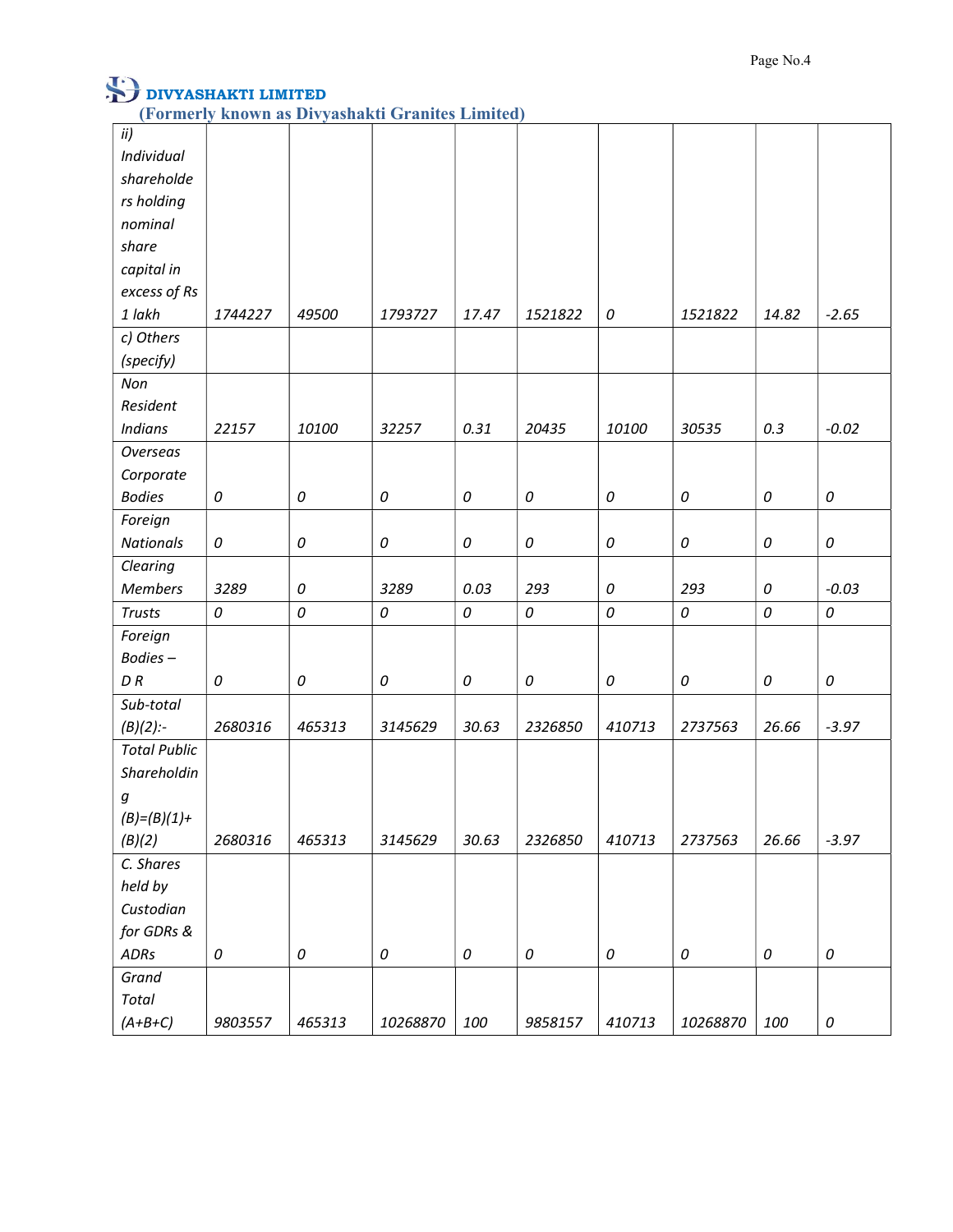### B) Shareholding of Promoters-

| SN             | <b>Shareholder's Name</b> | year          | Shareholding at the beginning of the |                            |               | Shareholding at the end of the year |                        | % Change in<br>shareholdin |
|----------------|---------------------------|---------------|--------------------------------------|----------------------------|---------------|-------------------------------------|------------------------|----------------------------|
|                | Mr/Ms                     | No. of        | % of total                           | %of                        | No. of        | % of total                          | %of Shares             | g during the               |
|                |                           | <b>Shares</b> | Shares of<br>the                     | <b>Shares</b><br>Pledged / | <b>Shares</b> | Shares of<br>the                    | Pledged /<br>encumbere | year                       |
|                |                           |               | company                              | encumber                   |               | company                             | d to total             |                            |
|                |                           |               |                                      | ed to total                |               |                                     | shares                 |                            |
|                |                           |               |                                      | shares                     |               |                                     |                        |                            |
| $\mathbf{1}$   | Bhaskharamma              |               |                                      |                            |               |                                     |                        |                            |
|                | Karumanchi                | 164760        | 1.60                                 | 0                          | 164760        | 1.60                                | 0                      | 0                          |
| $\overline{2}$ | Jaishree Nallapati        | 1006983       | 9.81                                 | 0                          | 1006983       | 9.81                                | 0                      | 0                          |
| $\mathfrak{Z}$ | Nallapati Hari Hara       |               |                                      |                            |               |                                     |                        |                            |
|                | Prasad                    | 2496256       | 24.31                                | 0                          | 2496256       | 24.31                               | 0                      | 0                          |
| $\overline{4}$ | <b>Bhanu Prasad</b>       |               |                                      |                            |               |                                     |                        |                            |
|                | Nallapati                 | 335140        | 3.26                                 | 0                          | 335140        | 3.26                                | 0                      | 0                          |
| 5              | Anuradha Anne             | 465992        | 4.54                                 | 0                          | 465992        | 4.54                                | 0                      | 0                          |
| 8              | Uma Shree Nallapati       | 842500        | 8.20                                 | 0                          | 842500        | 8.20                                | 0                      | 0                          |
| 9              | TejashreeNallapati        | 744460        | 7.25                                 | 0                          | 744460        | 7.25                                | 0                      | 0                          |
| 10             | Sai Venkateshwara         |               |                                      |                            |               |                                     |                        |                            |
|                | Prasad Nallapati          | 1067150       | 10.39                                | 0                          | 1475216       | 14.37                               | 0                      | 3.98                       |
|                |                           |               |                                      |                            |               |                                     |                        |                            |

### C) Change in Promoters' Shareholding (please specify, if there is no change)

| SN |                                      | Shareholding at the   |               |               | <b>Cumulative Shareholding during the</b> |  |
|----|--------------------------------------|-----------------------|---------------|---------------|-------------------------------------------|--|
|    |                                      | beginning of the year |               | Year          |                                           |  |
|    |                                      | No. of shares         | % of total    | No. of shares | % of total                                |  |
|    |                                      |                       | shares of the |               | shares of the                             |  |
|    |                                      |                       | company       |               | company                                   |  |
| 1. | At the beginning of the year         | 1067150               | 10.39         | 1067150       | 10.39                                     |  |
|    | Transfer of 408066 equity shares to  | 408066                | 3.97          | 1475216       | 14.37                                     |  |
|    | Sai Venkateshwara Prasad from        |                       |               |               |                                           |  |
|    | Sarada Anne (Equity Shares- 344830)  |                       |               |               |                                           |  |
|    | and Surya Kiran Anne ( Equity Shares |                       |               |               |                                           |  |
|    | 63236 ) on 16.06.2021 (Public to     |                       |               |               |                                           |  |
|    | Promoter)                            |                       |               |               |                                           |  |
|    | At the end of the year               | 1475216               | 14.37         | 1475216       | 14.37                                     |  |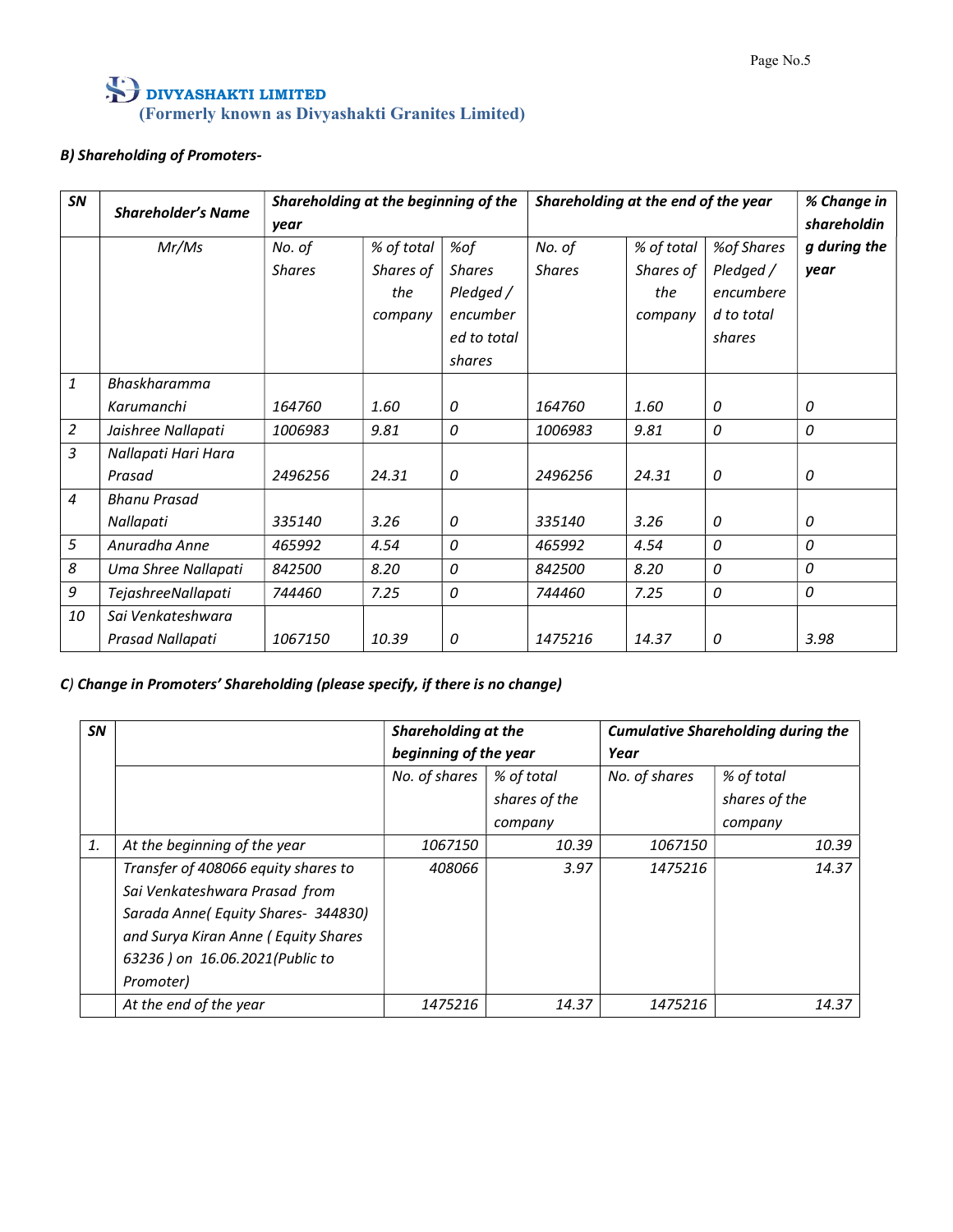### D) Shareholding Pattern of top ten Shareholders:

(other than Directors, Promoters and Holders of GDRs and ADRs):

| SN             | For Each of the Top<br>10                         | year                     | Shareholding at the beginning of the   | year                     | <b>Cumulative Shareholding during the</b> |
|----------------|---------------------------------------------------|--------------------------|----------------------------------------|--------------------------|-------------------------------------------|
|                | <b>Shareholders</b>                               | No. of<br>shares         | % of total<br>shares of the<br>company | No. of shares            | % of total<br>shares of the<br>company    |
| 1              | Anne Sarada                                       |                          |                                        |                          |                                           |
|                | At the beginning of<br>the year                   | 344830                   | 3.36                                   | 344830                   | 3.36                                      |
|                | Sale of shares                                    | (344830)                 | (3.36)                                 | 0                        | 0.00                                      |
|                | At the end of the                                 | $\overline{\phantom{a}}$ | $\mathbb{H}^{\mathbb{H}}$              | $\overline{\phantom{a}}$ | $\overline{\phantom{a}}$                  |
| $\overline{2}$ | <b>G</b> Madhavi                                  |                          |                                        |                          |                                           |
|                | At the beginning of<br>the year                   | 483700                   | 4.71                                   | 483700                   | 4.71                                      |
|                | Sale of shares                                    | (153700)                 | (1.5)                                  | 330000                   | 3.21                                      |
|                | At the end of the year                            | 330000                   | 3.21                                   | 330000                   | 3.21                                      |
| 3              | <b>Kirtikumar</b><br>Ameeta                       |                          |                                        |                          |                                           |
|                | <b>Kirtikumar</b><br>Vora                         |                          |                                        |                          |                                           |
|                | <b>Fulchand Vora</b>                              |                          |                                        |                          |                                           |
|                | At the beginning of<br>the year                   | 100996                   | 0.98                                   | 100996                   | 0.98                                      |
|                | Date wise Increase /                              |                          |                                        |                          |                                           |
|                | Decrease<br>in<br>Shareholding during<br>the year |                          |                                        | 100996                   | 0.98                                      |
|                | At the end of the year                            | 100996                   | 0.98                                   | 100996                   | 0.98                                      |
| 4              | <b>Surya Kiran Anne</b>                           |                          |                                        |                          |                                           |
|                | At the beginning of<br>the year                   | 63236                    | 0.62                                   | 63236                    | 0.62                                      |
|                | Sale of Shares                                    | (63236)                  | (0.62)                                 | 0                        | 0.00                                      |
|                | At the end of the year                            | $\overline{\phantom{a}}$ | $\overline{\phantom{a}}$               | $\overline{\phantom{m}}$ | $\mathcal{L}_{\mathcal{F}}$               |
| 5              | N Kalpana                                         |                          |                                        |                          |                                           |
|                | At the beginning of<br>the year                   | --                       | $\overline{\phantom{a}}$               | $\overline{\phantom{a}}$ | $\blacksquare$                            |
|                | Purchase of shares                                | 49500                    | 0.48                                   | 49500                    | 0.48                                      |
|                | Sale of shares                                    | (49500)                  | (0.48)                                 | 0                        | 0.00                                      |
|                | At the end of the year                            | $\overline{\phantom{a}}$ | $\overline{\phantom{m}}$               | $\overline{\phantom{a}}$ | $\overline{\phantom{a}}$                  |
| 6              | Y Madana Mohana                                   |                          |                                        |                          |                                           |
|                | Rao                                               |                          |                                        |                          |                                           |
|                | At the beginning of<br>the year                   | 42129                    | 0.41                                   | 42129                    | 0.41                                      |
|                | Purchase of Shares                                | 67                       | 0                                      | 42196                    | 0.41                                      |
|                | At the end of the year                            | 42196                    | 0.41                                   | 42196                    | 0.41                                      |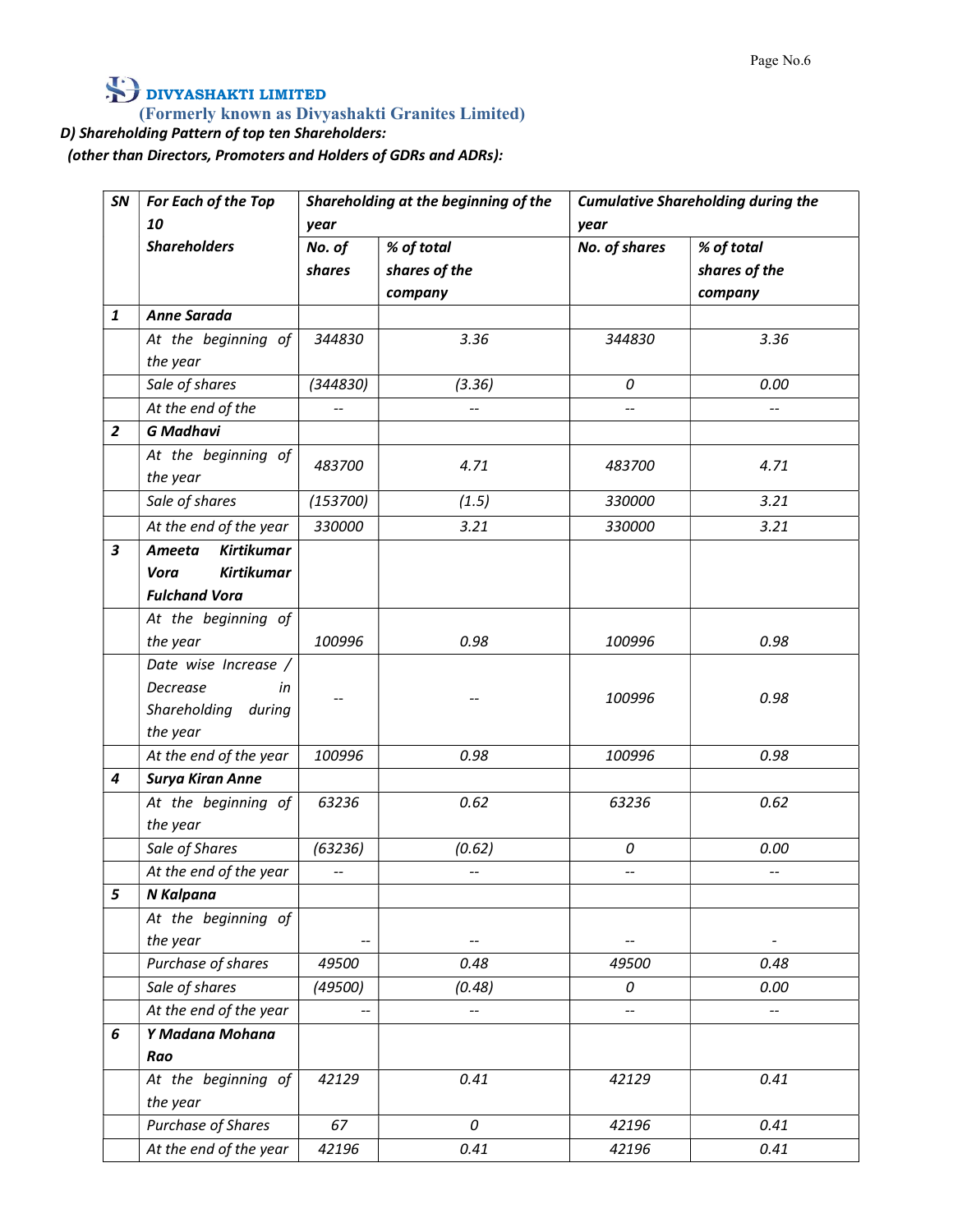(Formerly known as Divyashakti Granites Limited)

| $\overline{z}$ | Jay Janak Jesrani       |         |                          |        |      |
|----------------|-------------------------|---------|--------------------------|--------|------|
|                | At the beginning of     | 40313   | 0.39                     | 40313  | 0.39 |
|                | the year                |         |                          |        |      |
|                | Sale of shares          | (38192) | (0.37)                   | 2121   | 0.02 |
|                | At the end of the year  | 2121    | 0.02                     | 2121   | 0.02 |
| 8              | <b>Vijay Ramvallabh</b> |         |                          |        |      |
|                | <b>Khetan</b>           |         |                          |        |      |
|                | At the beginning of     | 34996   | 0.34                     | 34996  | 0.34 |
|                | the year                |         |                          |        |      |
|                | Date wise Increase /    |         |                          | 34996  | 0.34 |
|                | Decrease in             |         |                          |        |      |
|                | Shareholding during     |         |                          |        |      |
|                | the year                |         |                          |        |      |
|                | At the end of the year  | 34996   | 0.34                     | 34996  | 0.34 |
| 9              | <b>Byna Murali</b>      |         |                          |        |      |
|                | At the beginning of     | 35000   | 0.34                     | 35000  | 0.34 |
|                | the year                |         |                          |        |      |
|                | Purchase of shares      | 110     | 0                        | 35110  | 0.34 |
|                | Sale of Shares          | (2610)  | (0.03)                   | 32500  | 0.32 |
|                | Sale of Shares          | (1528)  | (0.01)                   | 30972  | 0.30 |
|                | Sale of Shares          | (12972) | (0.13)                   | 18000  | 0.18 |
|                | Sale of Shares          | (18000) | (0.18)                   | 0      | 0.00 |
|                | Purchase of shares      | 6573    | 0.06%                    | 6573   | 0.06 |
|                | Purchase of shares      | 89007   | 0.87%                    | 95580  | 0.93 |
|                | Purchase of shares      | 7420    | 0.07%                    | 103000 | 1.00 |
|                | Purchase of shares      | 2855    | 0.03%                    | 105855 | 1.03 |
|                | Purchase of shares      | 1087    | 0.01%                    | 106942 | 1.04 |
|                | Purchase of shares      | 4180    | 0.04%                    | 111122 | 1.08 |
|                | Purchase of shares      | 7619    | 0.07%                    | 118741 | 1.16 |
|                | Purchase of shares      | 20      | 0%                       | 118761 | 1.16 |
|                | Purchase of shares      | 3560    | 0.03%                    | 122321 | 1.19 |
|                | Purchase of shares      | 2833    | 0.03%                    | 125154 | 1.22 |
|                | Purchase of shares      | 248     | 0%                       | 125402 | 1.22 |
|                | Purchase of shares      | 2136    | 0.02%                    | 127538 | 1.24 |
|                | At the end of the year  | 127538  | 1.24%                    | 127538 | 1.24 |
| 10             | Deepak Ramchandra       |         |                          |        |      |
|                | At the beginning of     |         |                          | 21001  | 0.20 |
|                | the year                | 21001   | 0.20                     |        |      |
|                | Date wise Increase /    |         | $\overline{\phantom{a}}$ | 21001  | 0.20 |
|                | Decrease in             |         |                          |        |      |
|                | Shareholding during     |         |                          |        |      |
|                | the year                |         |                          |        |      |
|                | At the end of the year  | 21001   | 0.20                     | 21001  | 0.20 |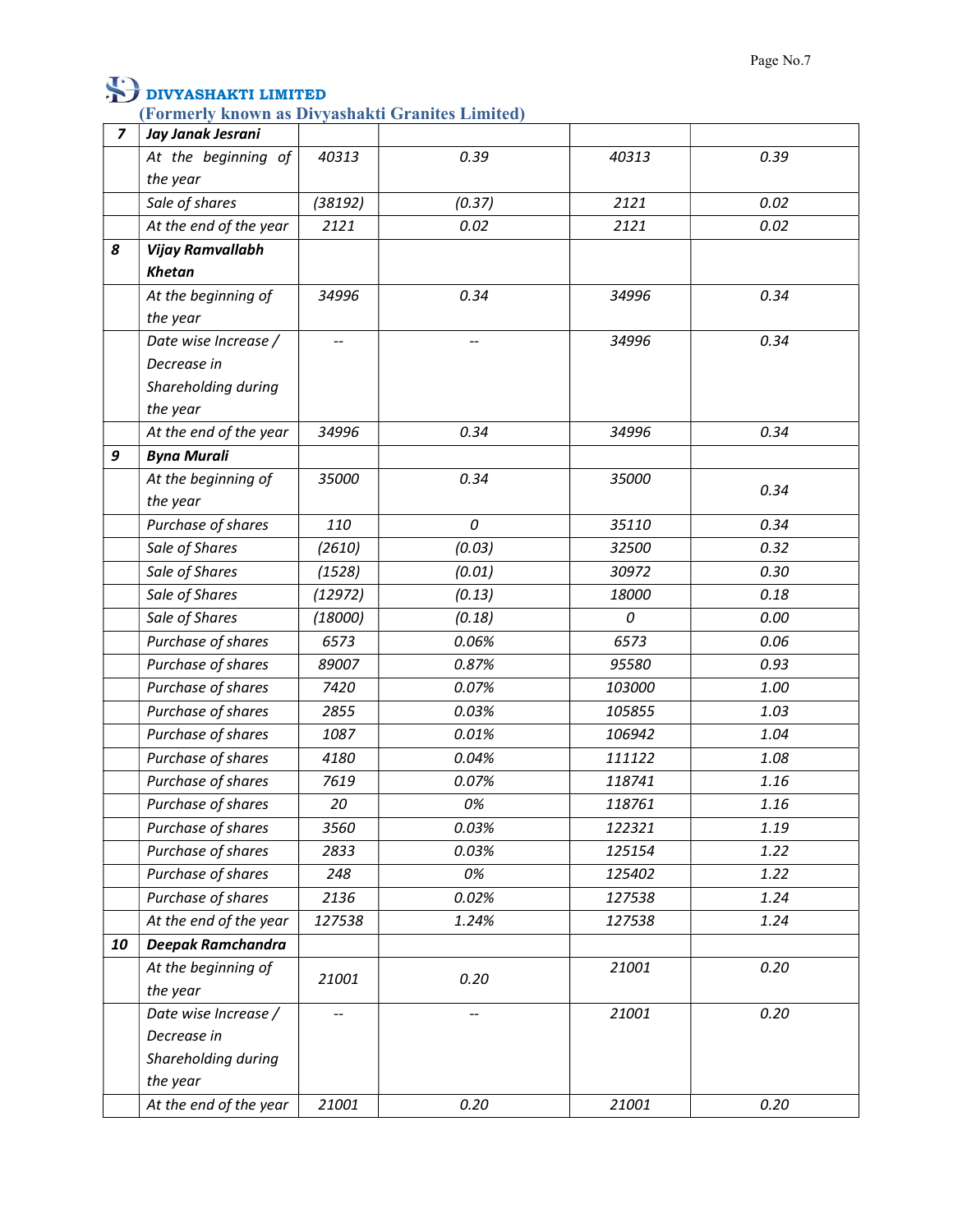| 11 | Sangeetha S            |                          |                          |                |                          |
|----|------------------------|--------------------------|--------------------------|----------------|--------------------------|
|    | At the beginning of    | 383947                   | 3.74                     | 383947         | 3.74%                    |
|    | the year               |                          |                          |                |                          |
|    | Sale of Shares         | (150)                    | 0.00                     | 383797         | 3.74%                    |
|    | Sale of Shares         | (750)                    | (0.01)                   | 383047         | 3.73%                    |
|    | Sale of Shares         | (250)                    | 0.00                     | 382797         | 3.73%                    |
|    | At the end of the year | 382797                   | 3.73%                    | 382797         | 3.73%                    |
| 12 | Vedula Shanker Ravi    |                          |                          |                |                          |
|    | <b>Kiran</b>           |                          |                          |                |                          |
|    | At the beginning of    | 17230                    | 0.17                     | 17230          | 0.17                     |
|    | the year               |                          |                          |                |                          |
|    | Purchase of Shares     | 30                       | 0.00                     | 17260          | 0.17                     |
|    | Purchase of Shares     | 100                      | 0.00                     | 17360          | 0.17                     |
|    | Purchase of Shares     | 2870                     | 0.03                     | 20230          | 0.20                     |
|    | Purchase of Shares     | 170                      | 0.00                     | 20400          | 0.20                     |
|    | Purchase of Shares     | 50                       | 0.00                     | 20450          | 0.20                     |
|    | Purchase of Shares     | 50                       | 0.00                     | 20500          | 0.20                     |
|    | Purchase of Shares     | 100                      | 0.00                     | 20600          | 0.20                     |
|    | At the end of the year | 20600                    | 0.20                     | 20600          | 0.20                     |
| 13 | Narayana<br>Swami      |                          |                          |                |                          |
|    | DaamodharJijibai       |                          |                          |                |                          |
|    | At the beginning of    | $\overline{\phantom{a}}$ | $\overline{\phantom{a}}$ | $\overline{a}$ | $\overline{\phantom{a}}$ |
|    | the year               |                          |                          |                |                          |
|    | Purchase of shares     | 153700                   | 1.15                     | 153700         | 1.15                     |
|    | At the end of the year | 153700                   | 1.15                     | 153700         | 1.15                     |
| 14 | <b>Mahendra</b>        |                          |                          |                |                          |
|    | <b>Girdharilal</b>     |                          |                          |                |                          |
|    | At the beginning of    | 15920                    | 0.16                     | 15920          | 0.16                     |
|    | the year               |                          |                          |                |                          |
|    | Purchase of shares     | 5403                     | 0.05                     | 21323          | 0.21                     |
|    | Purchase of shares     | 5377                     | 0.05                     | 26700          | 0.26                     |
|    | Purchase of shares     | 2167                     | 0.02                     | 28867          | 0.28                     |
|    | Purchase of shares     | 1146                     | 0.01                     | 30013          | 0.29                     |
|    | Purchase of shares     | 15662                    | 0.15                     | 45675          | 0.44                     |
|    | Purchase of shares     | 1500                     | 0.01                     | 47175          | 0.46                     |
|    | Purchase of shares     | 2228                     | 0.02                     | 49403          | 0.48                     |
|    | Purchase of shares     | 539                      | 0.01                     | 49942          | 0.49                     |
|    | Purchase of shares     | 2562                     | 0.02                     | 52504          | 0.51                     |
|    | At the end of the year | 52504                    | 0.51                     | 52504          | 0.51                     |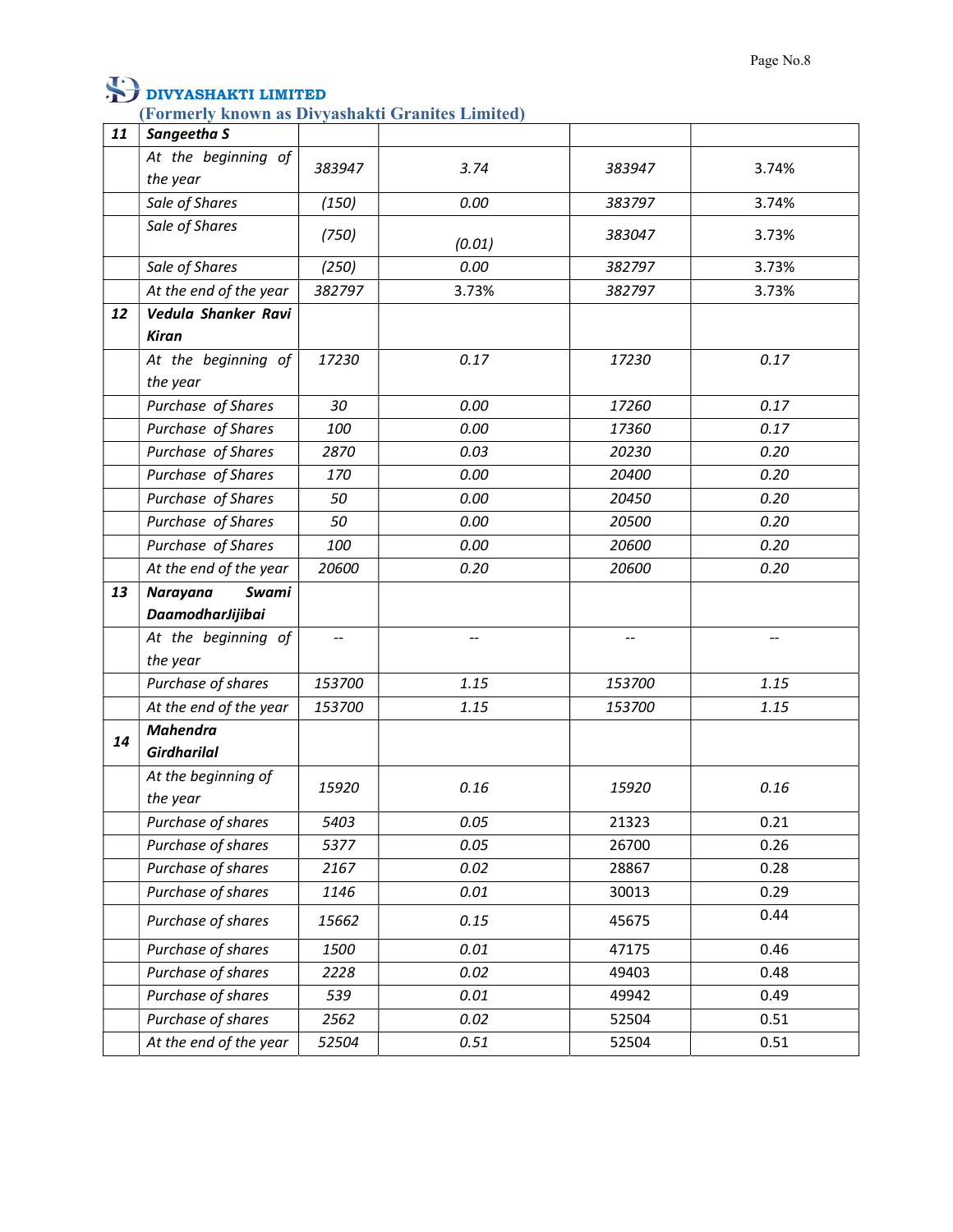#### (Formerly known as Divyashakti Granites Limited)

| 15 | Vishram Moreshwar<br>Naniwadekar | 21915  | 0.21   | 21915 | 0.21 |
|----|----------------------------------|--------|--------|-------|------|
|    | Purchase of shares               | 4000   | 0.04   | 25915 | 0.25 |
|    | Purchase of shares               | 6000   | 0.06   | 31915 | 0.31 |
|    | Sale of Shares                   | (5000) | (0.05) | 26915 | 0.26 |
|    | Purchase of shares               | 6000   | 0.06   | 32915 | 0.32 |
|    | Sale of Shares                   | (1083) | (0.01) | 31832 | 0.31 |
|    | Purchase of shares               | 5000   | 0.05   | 36832 | 0.36 |
|    | At the end of the year           | 36832  | 0.36   | 36832 | 0.36 |

### E) Shareholding of Directors and Key Managerial Personnel:

| SN             | Shareholding of each Directors and each      | Shareholding at the      |                | <b>Cumulative Shareholding</b> |                |  |
|----------------|----------------------------------------------|--------------------------|----------------|--------------------------------|----------------|--|
|                | <b>Key Managerial Personnel</b>              | beginning of the year    |                | during the year                |                |  |
|                |                                              | No. of                   | % of total     | No. of                         | % of total     |  |
|                |                                              | shares                   | shares of      | shares                         | shares of the  |  |
|                |                                              |                          | the            |                                | company        |  |
|                |                                              |                          | company        |                                |                |  |
|                | <b>Directors:</b>                            |                          |                |                                |                |  |
| 1              | N Hari Hara Prasad, Managing Director        |                          |                |                                |                |  |
|                | At the beginning of the year                 | 2496256                  | 24.31          | 2496256                        | 24.31          |  |
|                | wise<br>Increase /<br>Date<br>Decrease<br>in | $\overline{\phantom{a}}$ | $\overline{a}$ | --                             | $\overline{a}$ |  |
|                | Shareholding during the year                 |                          |                |                                |                |  |
|                | At the end of the year                       | 2496256                  | 24.31          | 2496256                        | 24.31          |  |
| $\overline{2}$ | Anuradha Anne, Director& CFO                 |                          |                |                                |                |  |
|                | At the beginning of the year                 | 465992                   | 4.54           | 465992                         | 4.54           |  |
|                | Date wise Increase / Decrease in             |                          |                |                                |                |  |
|                | Shareholding during the year                 |                          |                |                                |                |  |
|                | At the end of the year                       | 465992                   | 4.54           | 465992                         | 4.54           |  |
| 3.             | Nallapati Sai Venkateshwara Prasad           |                          |                |                                |                |  |
|                | At the beginning of the year                 | 1067150                  | 10.39          | 1067150                        | 10.39          |  |
|                | Purchase of shares                           | 408066                   | 3.97           | 1475216                        | 14.37          |  |
|                | At the end of the year                       | 1475216                  | 14.37          | 1475216                        | 14.37          |  |
| 4              | Sunkara Srinivas, Director                   | <b>NIL</b>               |                |                                |                |  |
|                | At the beginning of the year                 |                          |                |                                |                |  |
|                | Sale of shares                               |                          |                |                                |                |  |
|                | At the end of the year                       |                          |                |                                |                |  |
| 5              | <b>Tadepalli Hanumath Sastry, Director</b>   | <b>NIL</b>               |                |                                |                |  |
|                | At the beginning of the year                 |                          |                |                                |                |  |
|                | Date wise Increase / Decrease in             |                          |                |                                |                |  |
|                | Shareholding during the year                 |                          |                |                                |                |  |
|                | At the end of the year                       |                          |                |                                |                |  |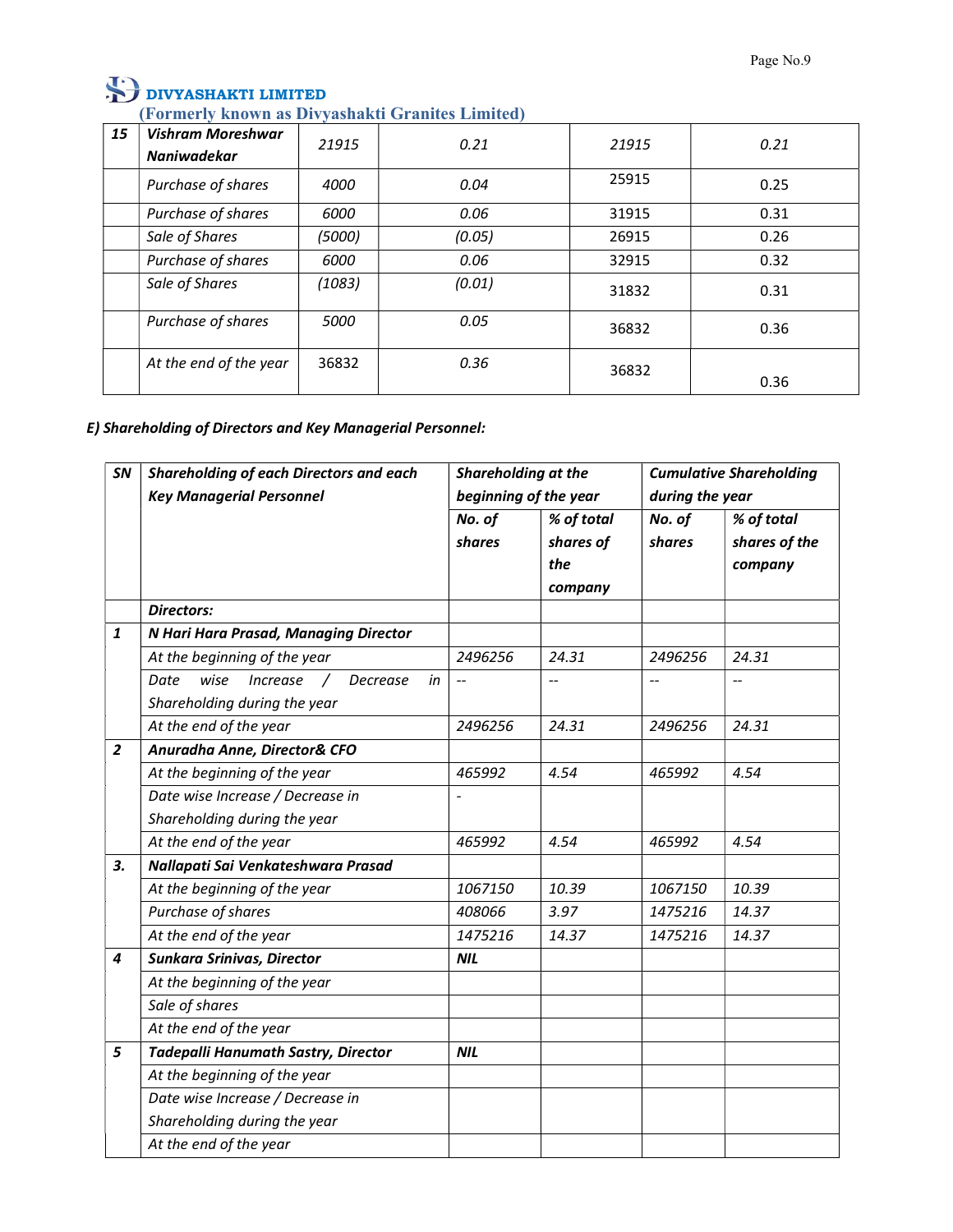#### (Formerly known as Divyashakti Granites Limited)

| 6              | Ramesh Chandra Bose Tummula, Director | <b>NIL</b> |      |      |      |
|----------------|---------------------------------------|------------|------|------|------|
|                | At the beginning of the year          |            |      |      |      |
|                | Date wise Increase / Decrease in      |            |      |      |      |
|                | Shareholding during the year          |            |      |      |      |
|                | At the end of the year                |            |      |      |      |
| $\overline{7}$ | Musunuri Rama Krishna Prasad          |            |      |      |      |
|                | At the beginning of the year          | 6590       | 0.06 | 6590 | 0.06 |
|                | Date wise Increase / Decrease in      | --         |      |      |      |
|                | Shareholding during the year          |            |      |      |      |
|                | At the end of the year                | 6590       | 0.06 | 6590 | 0.06 |
|                | <b>Other KMPs</b>                     |            |      |      |      |
| 8.             | Deepika Sanjaybhai Chawda, Company    | <b>NIL</b> |      |      |      |
|                | <b>Secretary</b>                      |            |      |      |      |
|                | At the beginning of the year          |            |      |      |      |
|                | Date wise Increase / Decrease in      |            |      |      |      |
|                | Shareholding during the year          |            |      |      |      |
|                | At the end of the year                |            |      |      |      |
|                | At the beginning of the year          |            |      |      |      |

V.INDEBTEDNESS -Indebtedness of the Company including interest outstanding/accrued but not due for payment:

|                                   | Secured Loans<br>excluding<br>deposits | <b>Unsecured</b><br>Loans | Deposits | Total<br>Indebtedness    |
|-----------------------------------|----------------------------------------|---------------------------|----------|--------------------------|
| Indebtedness at the beginning of  |                                        |                           |          |                          |
| the financial year                |                                        |                           |          |                          |
| i) Principal Amount               | 6,74,00,000                            | $-$                       | --       | 6,74,00,000              |
| ii) Interest due but not paid     | $- -$                                  | $-$                       | --       | $-$                      |
| iii) Interest accrued but not due | --                                     | --                        | --       | $\overline{\phantom{m}}$ |
| Total (i+ii+iii)                  | $-\!$                                  | $\hspace{0.05cm}$         | --       | $\overline{\phantom{m}}$ |
| Change in Indebtedness during the |                                        |                           |          |                          |
| financial year                    |                                        |                           |          |                          |
| * Addition                        | $\overline{\phantom{a}}$               | $-$                       | --       | $\overline{\phantom{m}}$ |
| * Reduction                       | --                                     | $\hspace{0.05cm}$         | --       | $\overline{\phantom{m}}$ |
| <b>Net Change</b>                 | $\overline{\phantom{a}}$               | $\overline{\phantom{a}}$  | --       | --                       |
| Indebtedness at the end of the    |                                        |                           |          |                          |
| financial year                    |                                        |                           |          |                          |
| i) Principal Amount               | 6,74,00,000                            | $-$                       | --       | 6,74,00,000              |
| ii) Interest due but not paid     | --                                     | $-$                       | --       | $-$                      |
| iii) Interest accrued but not due |                                        | --                        | --       | --                       |
| Total (i+ii+iii)                  | 6,74,00,000                            | --                        |          | 6,74,00,000              |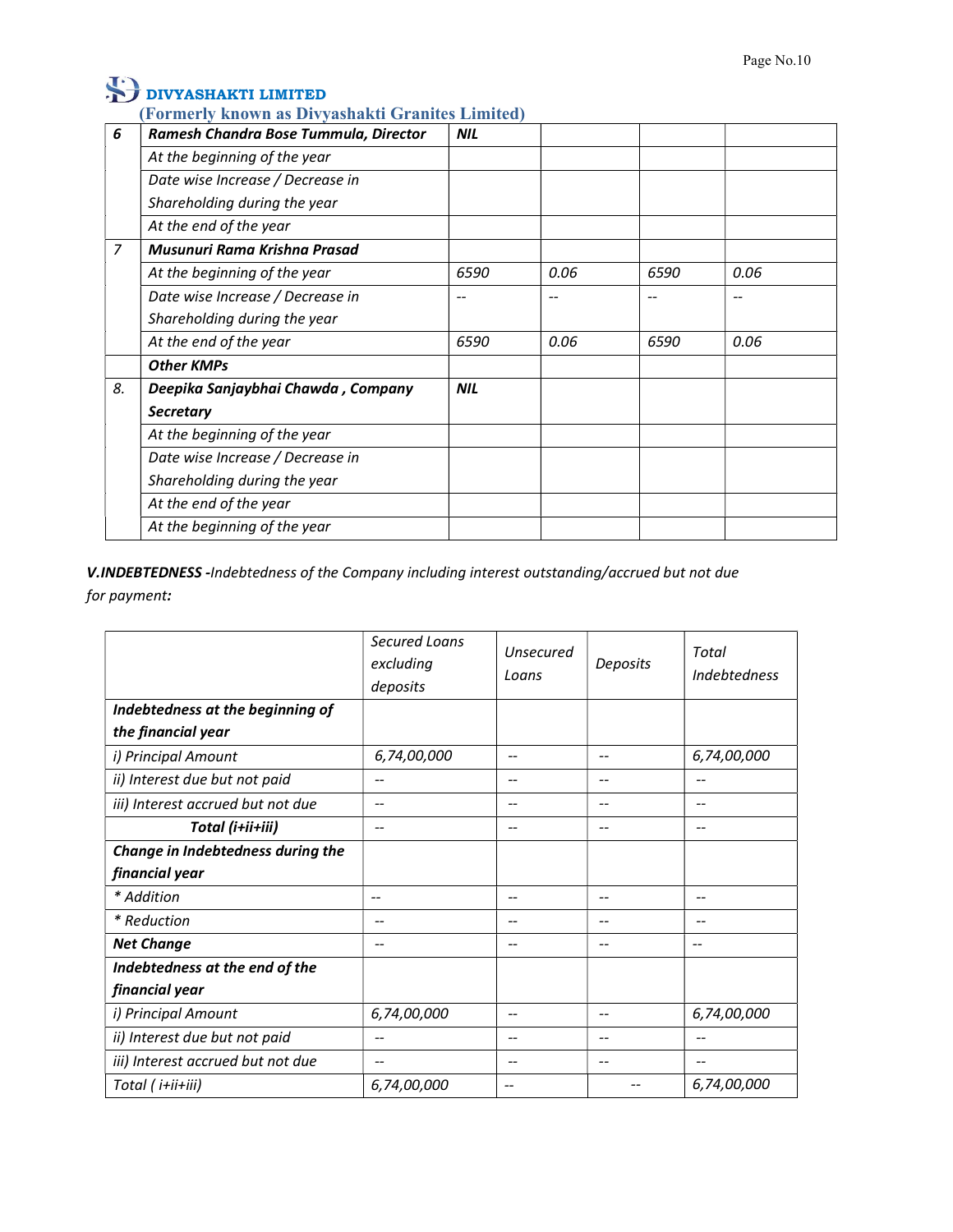### VI. REMUNERATION OF DIRECTORS AND KEY MANAGERIAL PERSONNEL-

A. Remuneration to Managing Director, Whole-time Directors and/or Manager:

| SN.            | <b>Particulars of Remuneration</b>  | <b>Managing Director</b>   |                         | <b>Managing Director</b> |                            |  | Total |           |  |
|----------------|-------------------------------------|----------------------------|-------------------------|--------------------------|----------------------------|--|-------|-----------|--|
|                |                                     |                            | Sri N. HARI HARA PRASAD |                          | Sri N. HARI HARA           |  |       | Amount    |  |
|                |                                     | <b>Whole-time Director</b> |                         | <b>PRASAD</b>            |                            |  |       |           |  |
|                |                                     | Sri N. Sai Venkateshwara   |                         |                          | <b>Whole-time Director</b> |  |       |           |  |
|                |                                     |                            | Prasad                  |                          | Sri N. Sai                 |  |       |           |  |
|                |                                     |                            |                         |                          | Venkateshwara Prasad       |  |       |           |  |
| $\it 1$        | Gross salary                        |                            |                         |                          |                            |  |       |           |  |
|                | (a) Salary as per provisions        | 48,00,000                  |                         |                          | 5,00,000                   |  |       | 53,00,000 |  |
|                | contained in section 17(1) of the   |                            |                         |                          |                            |  |       |           |  |
|                | Income-tax Act, 1961                |                            |                         |                          |                            |  |       |           |  |
|                | (b) Value of perquisites u/s 17(2)  | 25,02,500                  |                         |                          |                            |  |       | 25,02,500 |  |
|                | Income-tax Act, 1961                |                            |                         |                          |                            |  |       |           |  |
|                | (c) Profits in lieu of salary under | $\overline{\phantom{a}}$   | $-$                     |                          |                            |  |       |           |  |
|                | section 17(3) Income- tax Act,      |                            |                         |                          |                            |  |       |           |  |
|                | 1961                                |                            |                         |                          |                            |  |       |           |  |
| $\overline{2}$ | <b>Stock Option</b>                 | $\overline{\phantom{a}}$   | --                      |                          |                            |  |       |           |  |
| 3              | Sweat Equity                        | $\overline{\phantom{a}}$   | $\overline{a}$          |                          |                            |  |       |           |  |
| $\overline{4}$ | Commission                          | $\overline{a}$             | --                      |                          |                            |  |       |           |  |
|                | - as % of profit                    |                            |                         |                          |                            |  |       |           |  |
|                | - others, specify                   |                            |                         |                          |                            |  |       |           |  |
| 5              | Others, please specify              | $\overline{\phantom{a}}$   | $-$                     |                          |                            |  |       |           |  |
|                | Total (A)                           | 73,02,500                  |                         |                          | 5,00,000                   |  |       | 78,02,500 |  |
|                |                                     |                            |                         |                          |                            |  |       |           |  |
|                | Ceiling as per the Act              |                            |                         |                          |                            |  |       |           |  |

#### B. Remuneration to other directors:

| SN. | Particulars of    |             | Name of Directors<br>Total |            |            |                          |          |
|-----|-------------------|-------------|----------------------------|------------|------------|--------------------------|----------|
|     | Remuneration      |             |                            |            |            |                          | Amount   |
| 1   | Independent       | TV Chowdary | T R C Bose                 | S Srinivas | T H Sastry | M R K                    |          |
|     | <b>Directors</b>  |             |                            |            |            | Prasad                   |          |
|     | Fee for attending | 15,000      | 22,500                     | 22,500     | 19,500     | 12,000                   | 91,500   |
|     | board committee   |             |                            |            |            |                          |          |
|     | meetings          |             |                            |            |            |                          |          |
|     | Commission        | $---$       | $\hspace{0.05cm}$          | $---$      | $- -$      | $\overline{\phantom{a}}$ | $-$      |
|     | Others:           | 5,000       | 7,500                      | 7,500      | 6,500      | 4,000                    | 30,500   |
|     | Conveyance for    |             |                            |            |            |                          |          |
|     | attending Board   |             |                            |            |            |                          |          |
|     | <b>Meetings</b>   |             |                            |            |            |                          |          |
|     | Total (1)         | 20,000      | 30,000                     | 30,000     | 26,000     | 16,000                   | 1,22,000 |
|     |                   |             |                            |            |            |                          |          |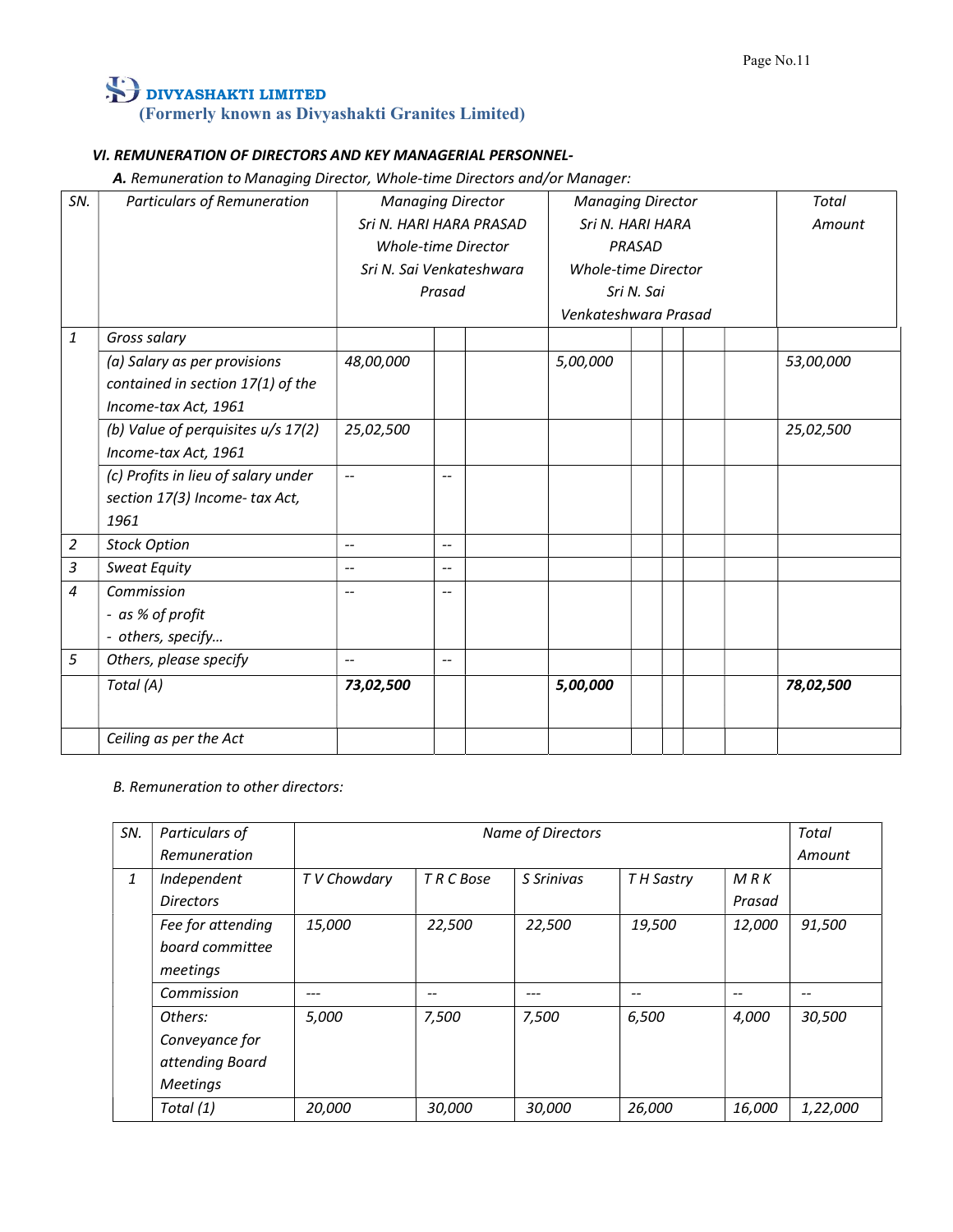(Formerly known as Divyashakti Granites Limited)

| $\overline{2}$ | Other Non-                 | --                       |                          |                   |                          |                          |                          |  |
|----------------|----------------------------|--------------------------|--------------------------|-------------------|--------------------------|--------------------------|--------------------------|--|
|                | <b>Executive Directors</b> |                          |                          |                   |                          |                          |                          |  |
|                | Fee for attending          |                          |                          |                   |                          |                          |                          |  |
|                | board committee            |                          |                          |                   |                          |                          |                          |  |
|                | meetings                   | $\overline{\phantom{m}}$ | $\overline{\phantom{m}}$ | $\qquad \qquad -$ | $\overline{\phantom{m}}$ | $- -$                    | $-\!$ $-$                |  |
|                | Commission                 | $\overline{\phantom{m}}$ | $\overline{\phantom{a}}$ | --                | $\qquad \qquad -$        | $\overline{\phantom{m}}$ | $\overline{\phantom{m}}$ |  |
|                | Others:                    |                          |                          |                   |                          |                          |                          |  |
|                | Conveyance for             |                          |                          |                   |                          |                          |                          |  |
|                | attending Board            |                          |                          |                   |                          |                          |                          |  |
|                | <b>Meetings</b>            | $\overline{\phantom{a}}$ | $\overline{\phantom{a}}$ | $\qquad \qquad -$ | $\overline{\phantom{a}}$ | $\overline{\phantom{m}}$ | $\overline{\phantom{m}}$ |  |
|                | Total (2)                  | $\overline{\phantom{m}}$ | $\sim$                   | $\qquad \qquad -$ | $\overline{\phantom{m}}$ | $- -$                    | $\qquad \qquad -$        |  |
|                | Total $(B)=(1+2)$          | 20,000                   | 30,000                   | 30,000            | 26,000                   | 16,000                   | 1,22,000                 |  |
|                | <b>Total Managerial</b>    | 20,000                   | 30,000                   | 30,000            | 26,000                   | 16,000                   | 1,22,000                 |  |
|                | Remuneration               |                          |                          |                   |                          |                          |                          |  |
|                | <b>Overall Ceiling as</b>  |                          |                          |                   |                          |                          |                          |  |
|                | per the Act                |                          | $\overline{\phantom{m}}$ | --                | $- -$                    | $\overline{\phantom{m}}$ |                          |  |

C. REMUNERATION TO KEY MANAGERIAL PERSONNEL OTHER THAN MD/MANAGER/WTD:

| SN             | <b>Particulars of Remuneration</b>          | <b>Key Managerial Personnel</b> |                          |                              |                              |  |  |
|----------------|---------------------------------------------|---------------------------------|--------------------------|------------------------------|------------------------------|--|--|
|                |                                             |                                 |                          |                              |                              |  |  |
|                |                                             | <b>CEO</b>                      | CS                       | <b>CFO</b>                   | Total                        |  |  |
| $\mathbf{1}$   | Gross salary                                |                                 |                          |                              |                              |  |  |
|                | (a) Salary as per provisions contained in   | $\blacksquare$                  | 2,80,000                 | 6,00,000                     | 8,80,000                     |  |  |
|                | section 17(1) of the Income-tax Act,        |                                 |                          |                              |                              |  |  |
|                | 1961                                        |                                 |                          |                              |                              |  |  |
|                | (b) Value of perquisites u/s 17(2)          | $\overline{\phantom{a}}$        | $\overline{\phantom{0}}$ | $\qquad \qquad \blacksquare$ | $\overline{a}$               |  |  |
|                | Income-tax Act, 1961                        |                                 |                          |                              |                              |  |  |
|                | (c) Profits in lieu of salary under section | $\blacksquare$                  | $\overline{\phantom{a}}$ | $\overline{\phantom{a}}$     | $\qquad \qquad \blacksquare$ |  |  |
|                | 17(3) Income-tax Act, 1961                  |                                 |                          |                              |                              |  |  |
| $\overline{2}$ | <b>Stock Option</b>                         | $\overline{\phantom{a}}$        | $\overline{\phantom{a}}$ | $\overline{\phantom{a}}$     | $\overline{\phantom{a}}$     |  |  |
| 3              | <b>Sweat Equity</b>                         | $\overline{\phantom{a}}$        | $\blacksquare$           | $\overline{\phantom{a}}$     | $\overline{\phantom{a}}$     |  |  |
| 4              | Commission                                  | $\overline{\phantom{a}}$        | $\blacksquare$           | $\overline{\phantom{a}}$     | $\overline{\phantom{a}}$     |  |  |
|                | - as % of profit                            | $\overline{\phantom{a}}$        | $\overline{\phantom{a}}$ | $\overline{\phantom{a}}$     | $\overline{\phantom{a}}$     |  |  |
|                | others, specify                             | $\overline{\phantom{a}}$        | $\overline{\phantom{0}}$ | $\overline{\phantom{a}}$     | $\overline{\phantom{a}}$     |  |  |
| 5              | Others, please specify                      | $\overline{\phantom{a}}$        | $\overline{\phantom{a}}$ | $\overline{\phantom{a}}$     |                              |  |  |
|                | Total                                       | $\overline{\phantom{a}}$        | 2,80,000                 | 6,00,000                     | 8,80,000                     |  |  |